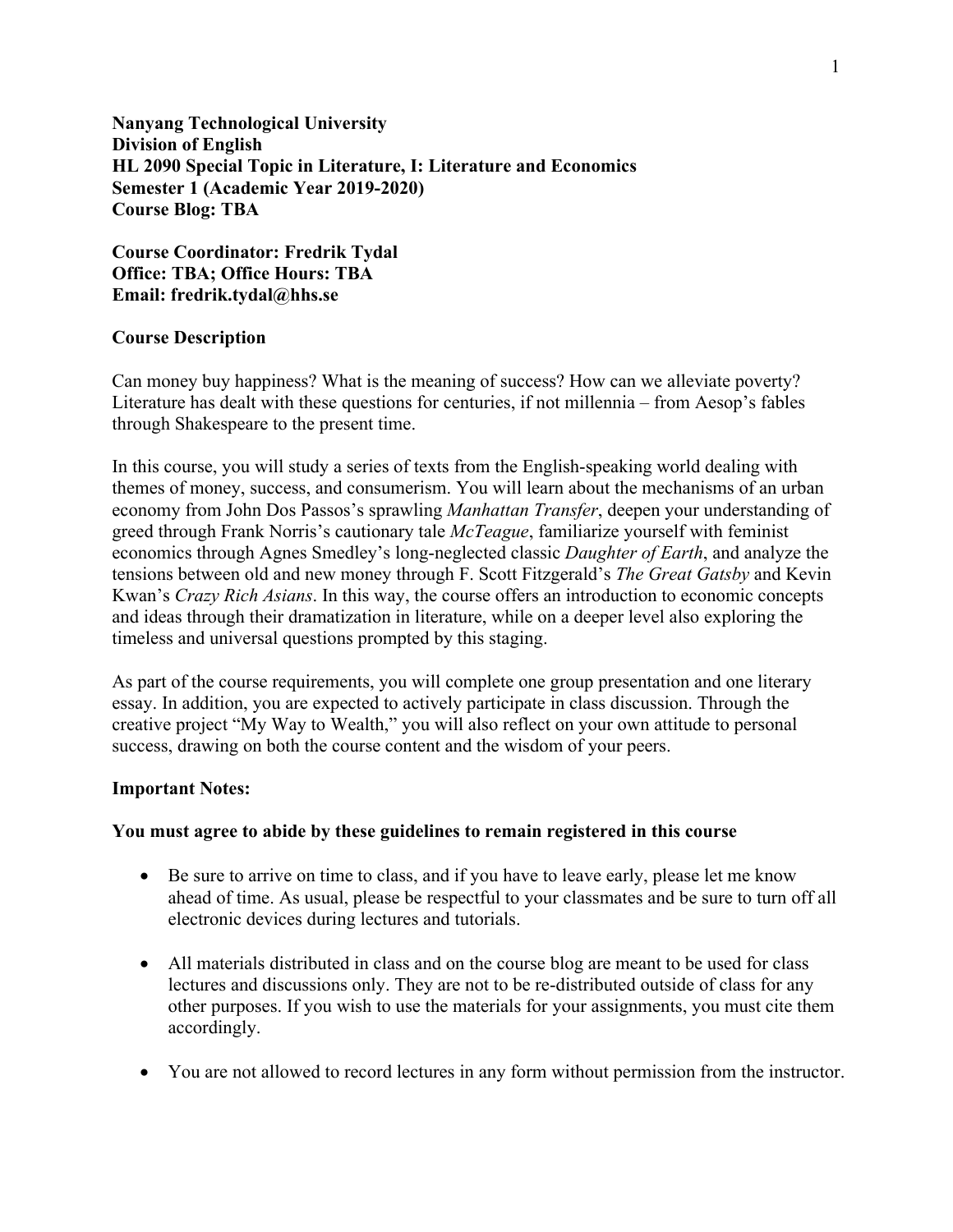- If you are unable to attend class, it is your responsibility to check our course blog for updates or announcements that you may have missed.
- Late assignments: written assignments that are submitted late will receive a penalty of half a grade each day (including weekends and holidays); if I do not receive an assignment a week after it is due, you will receive a 0 for the essay.
- Absence in class: if you are absent on the day when an in-class writing assignment is due, you will not be able to make-up for this. Those who are absent for presentations will not have the opportunity to make-up their work in another group's presentation.
- Any attempt at plagiarism will be subjected to university disciplinary action. Please familiarize yourself with NTU's Academic Integrity Guidelines to avoid plagiarism: http://www.ntu.edu.sg/ai/Pages/academic-integrity-policy.aspx

#### **Course Assessment**

| Participation    | 10% |
|------------------|-----|
| Presentation     | 10% |
| Creative project | 40% |
| Essay            | 40% |

### **Required Texts:**

Dos Passos, John. *Manhattan Transfer*.

Fitzgerald, F. Scott. *The Great Gatsby*.

Mohsin, Hamid. *How to Get Filthy Rich in Rising Asia*.

Kwan, Kevin. *Crazy Rich Asians*.

Norris, Frank. *McTeague*. (Signet, Penguin, Dover, or Norton edition)

Shakespeare, William. *The Merchant of Venice*.

Smedley, Agnes. *Daughter of Earth*.

\*\*All materials on the syllabus that are not listed under "Required Texts" above can be found on the course blog.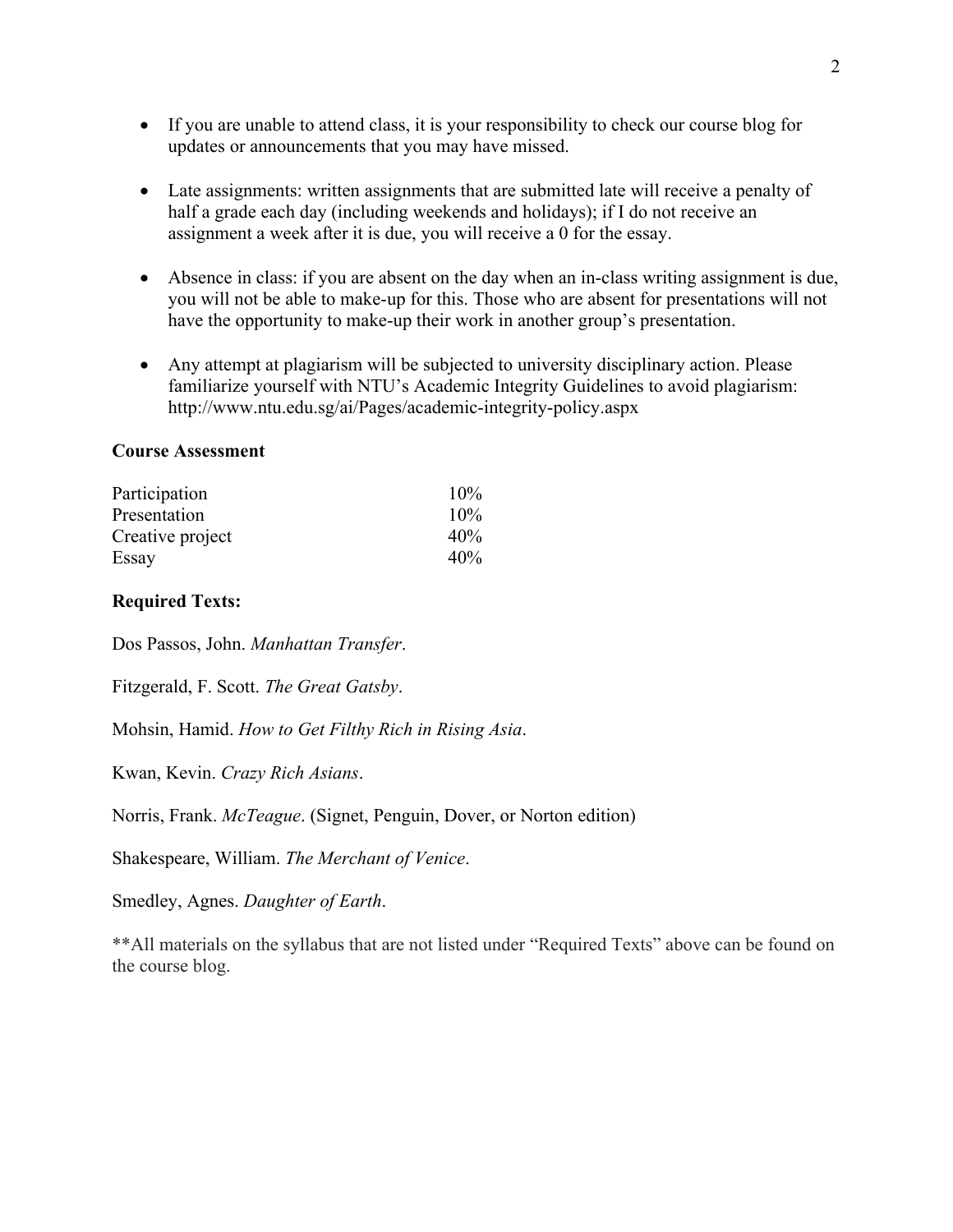# **Tentative Course Outline**

| Week                                          | Topic                                                                                                                               | Deadlines               |
|-----------------------------------------------|-------------------------------------------------------------------------------------------------------------------------------------|-------------------------|
| Week 1<br>14 Aug.                             | Course introduction; Benjamin Franklin's<br>essay "The Way to Wealth" and Herman<br>Melville's short story "Bartleby the Scrivener" |                         |
| Week 2<br>The Roaring '20s<br>21 Aug.         | F. Scott Fitzgerald's <i>The Great Gatsby</i>                                                                                       |                         |
| Week 3<br>Old vs. New Money<br>28 Aug         | Kevin Kwan's Crazy Rich Asians                                                                                                      |                         |
| Week 4<br>Value<br>4 Sept.                    | Short stories                                                                                                                       |                         |
| Week 5<br><b>Emerging Markets</b><br>11 Sept. | Mohsin Hamid's How to Get Filthy Rich in<br>Rising Asia                                                                             |                         |
| Week 6<br>Love and Money<br>18 Sept.          | William Shakespeare's The Merchant of<br>Venice                                                                                     |                         |
| Week 7<br>25 Sept.                            | Film screening: The Merchant of Venice                                                                                              | Creative project<br>due |
| Week 8<br>2 Oct.                              | Recess week (no class)                                                                                                              |                         |